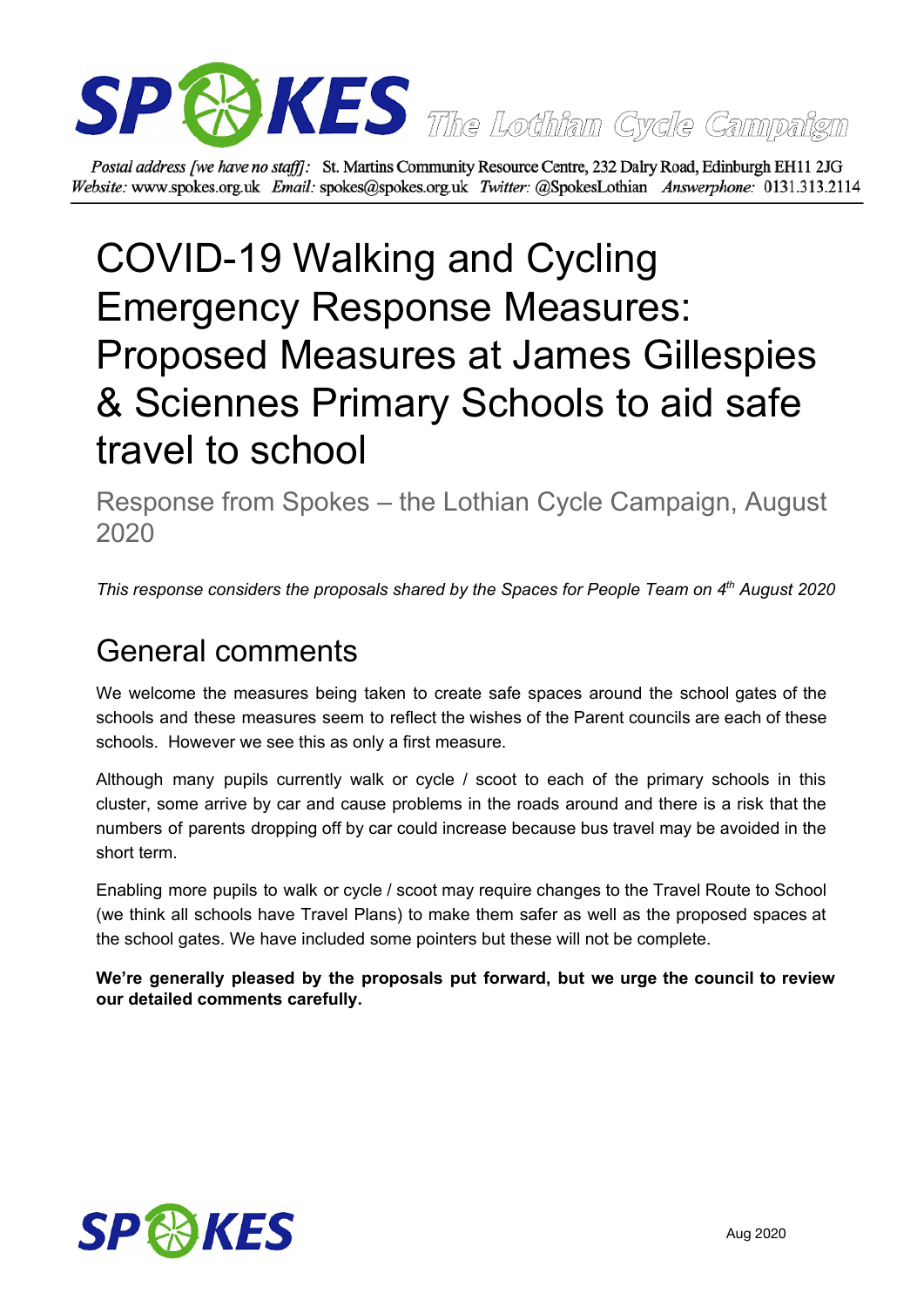### Detailed comments

#### **James Gillespies Primary School:**

*• Pavement improvements on Warrender Park Road*

#### Around the school entrance:

The measure in Warrender Park Road for wider pavements seem to be in line with parent council requests. We understand the exit into Whitehouse Loan is to be used to manage traffic in a one way system so It's not clear why pavements are not being made wider at this exit too. There is a developing problem with speeding and rat-running between Warrender Park Road and Whitehouse Loan. JGPS transport Committee has recommended a modal filter to stop vehicles using the stretch of Warrender Park Road from Lauderdale St to Whitehouse Loan.

Spokes supports this SfP measure and the modal filter recommendation.

Routes to school:

Spokes is aware of the well attended 'Wee Unicorns' bike bus which assists pupils travelling to the PS by bike. We would support a review of the information they have on Safe Routes proposals to Schools here; <http://blackfordsaferoutes.co.uk/>

Here is a quote from the 2016 Travel plan for JGPS;

'*The vast majority of car users (80%) would consider not using the car if there were safe crossing points on the journey to school. The majority of the open text comments were about the difficulties and safety concerns with crossing particular roads, such as, Kilgraston Road and Grange Loan and the need for safer crossing points to be established on a number of the routes to school*'.

These difficult roads need to be identified and made safe to discourage unnecessary car transport to school. Any safe routes should be connected to enable safe access between schools within the catchment area.

#### **Sciennes Primary School:**

*• Remove guardrail and extend pavement by 1.5m outside school*

Around the school entrance:

Sciennes school has played a pioneering role in promoting cycling as a means of travelling to school in Edinburgh. It was the first school to initiate the "bike bus" concept by which parents and children travel to school by bike and this has been very popular with on occasions over 100 pupils and parents cycling together to school. It also has a bike blog on its website which has encouraged family cycling during lockdown.

Before lockdown parent volunteers closed the street outside the school during the morning when children were arriving and, in the evening, when they came out. This provided a safe environment by avoiding the problems posed by through traffic and parking outside the school.

We consider that the proposed temporary measures should build on this and that removing the guardrail and extending the pavement by 1.5m alone lacks ambition and will be inadequate to cope with the 600 plus children who attend the school, particularly since we understand that parents will not be allowed into the playground area and the need for social distancing.